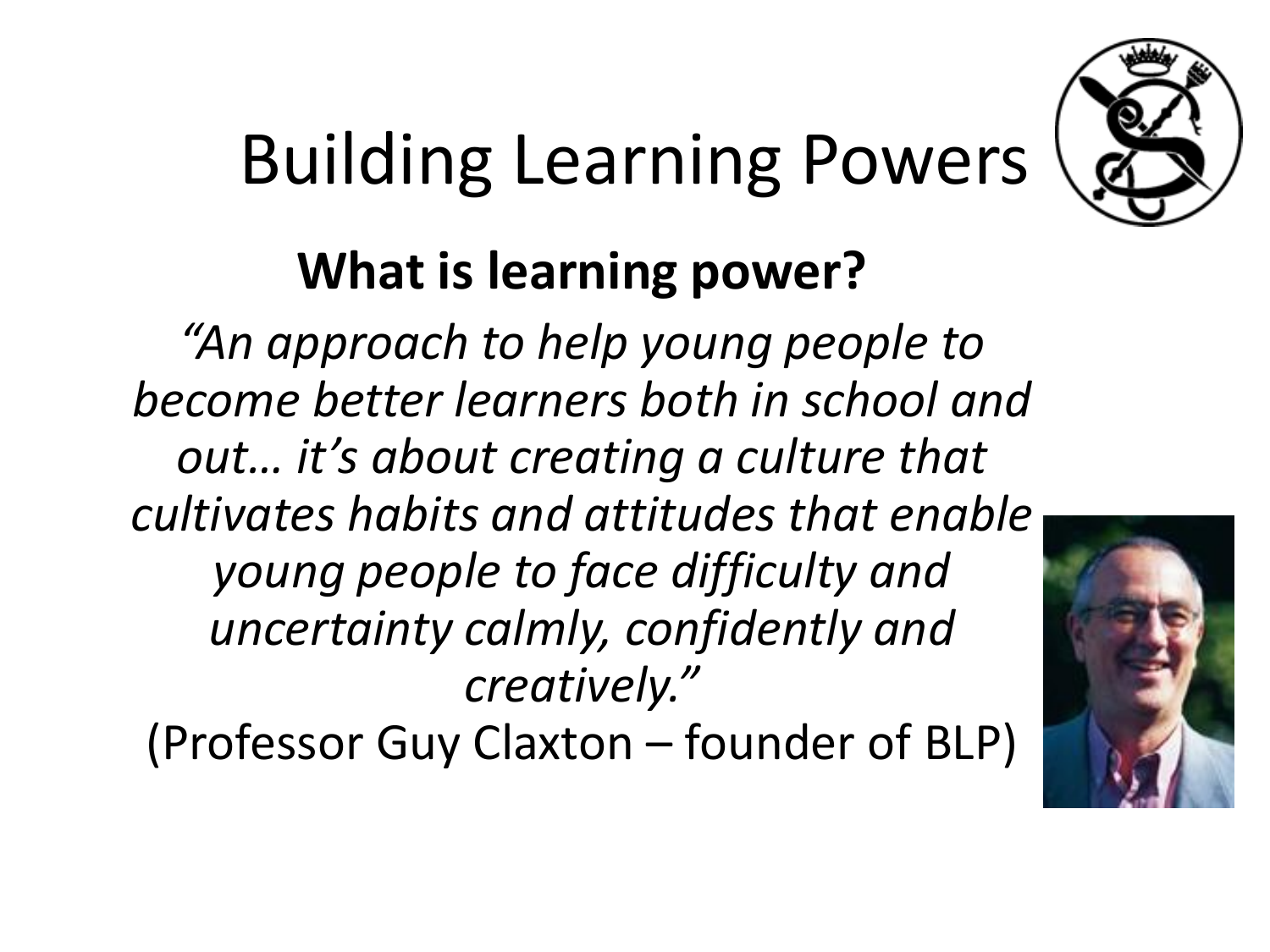### Learning-power muscles

In order to be effective learners, Guy Claxton has identified **seventeen key characteristics/capacities**, which he has organised under **four main learning power dispositions**:

- Resilience
- Resourcefulness
	- Reflectiveness
		- Reciprocity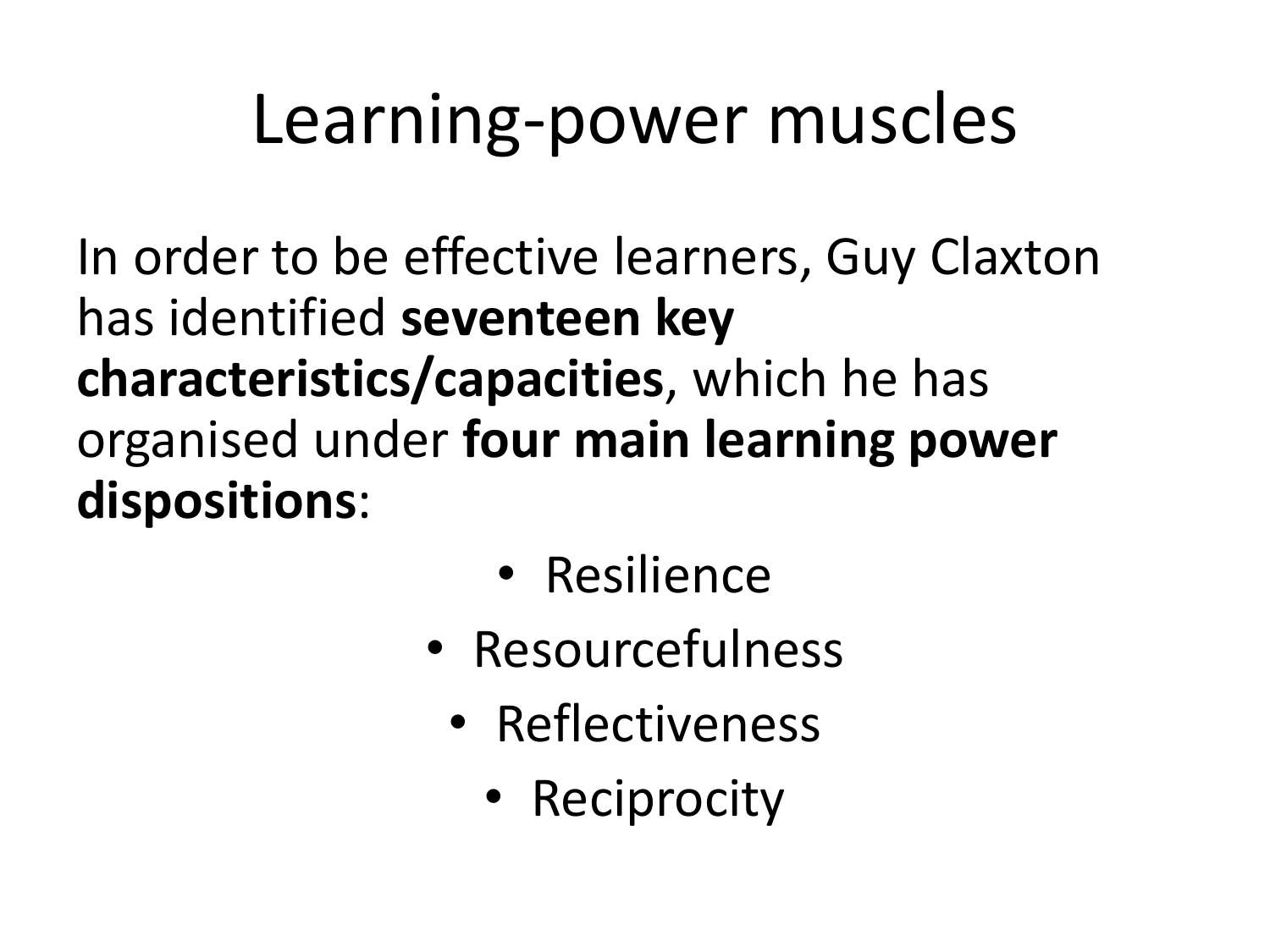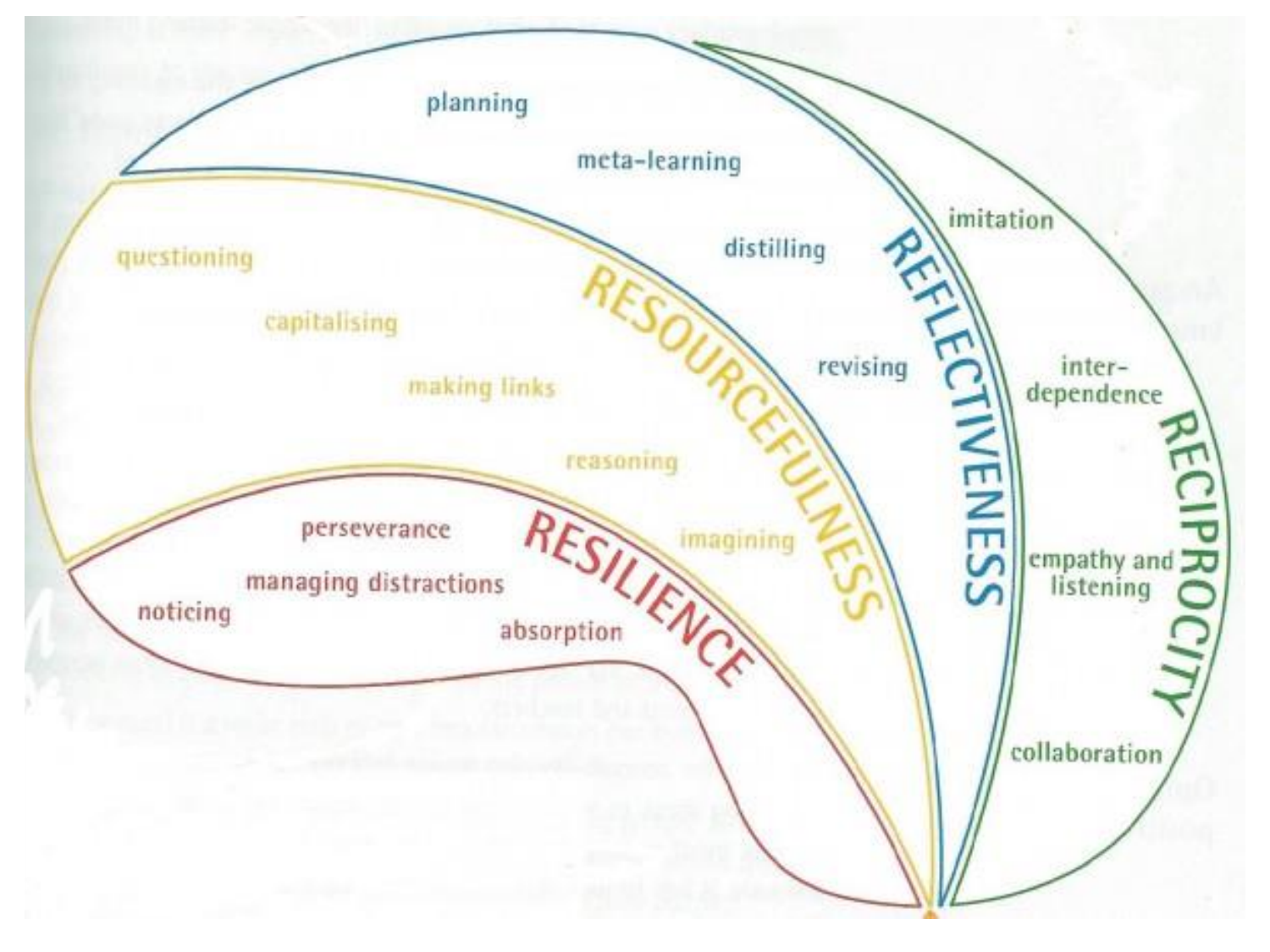# The right learning mix

We want children to understand about their learning behaviours and become independent /interdependent learners.



We believe that this mix will give us interdependent, lifelong learners.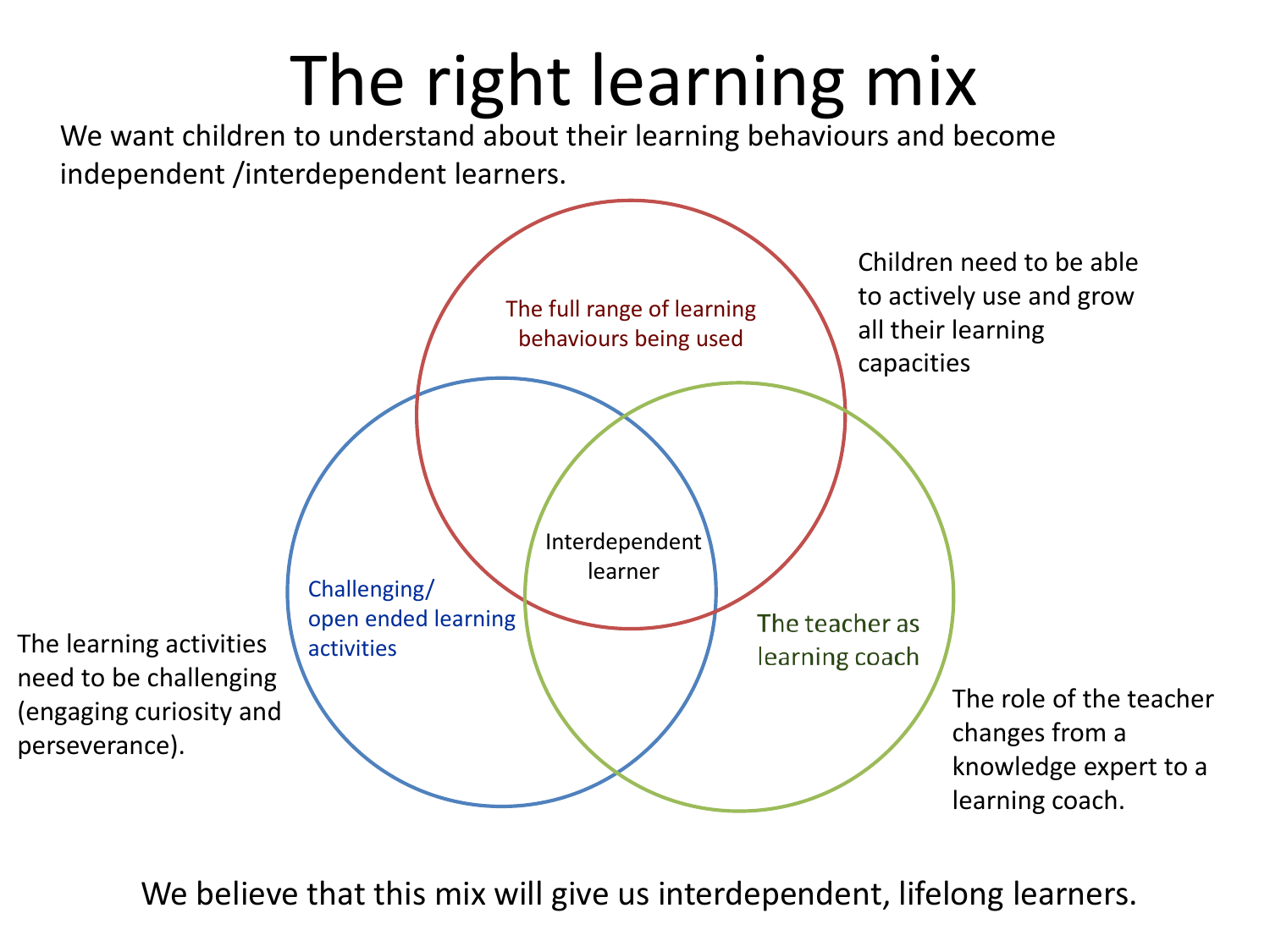# Our learning journey so far…

- Whole school training session in January 2016
- Introduction of the first three learning characteristics, Perseverance, Questioning and Collaboration
- Staff identify key learning characteristics which they believe to be of paramount importance to young learners.
- This has lead to…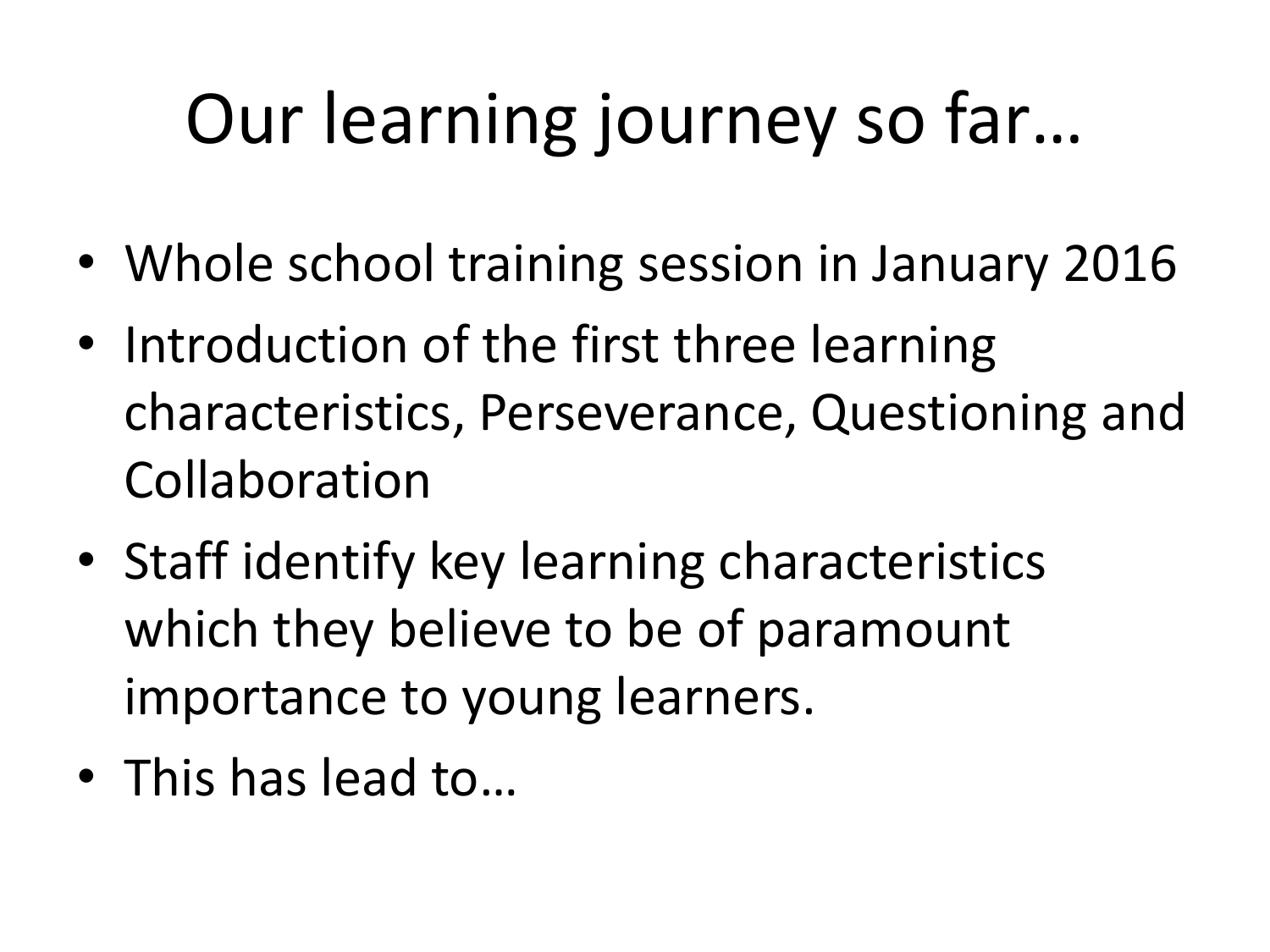### **Nascot Wood Infant and Nursery's 5 Cs**

- **Challenge** Resourcefulness
- **Curiosity** Resourcefulness
	- **Choice** Reflectiveness
- **Collaboration** Reciprocity
- **Concentration** Resilience

#### Plus,

We hope that the children will become **confident** in applying the above characteristics when engaged in a range of learning experiences.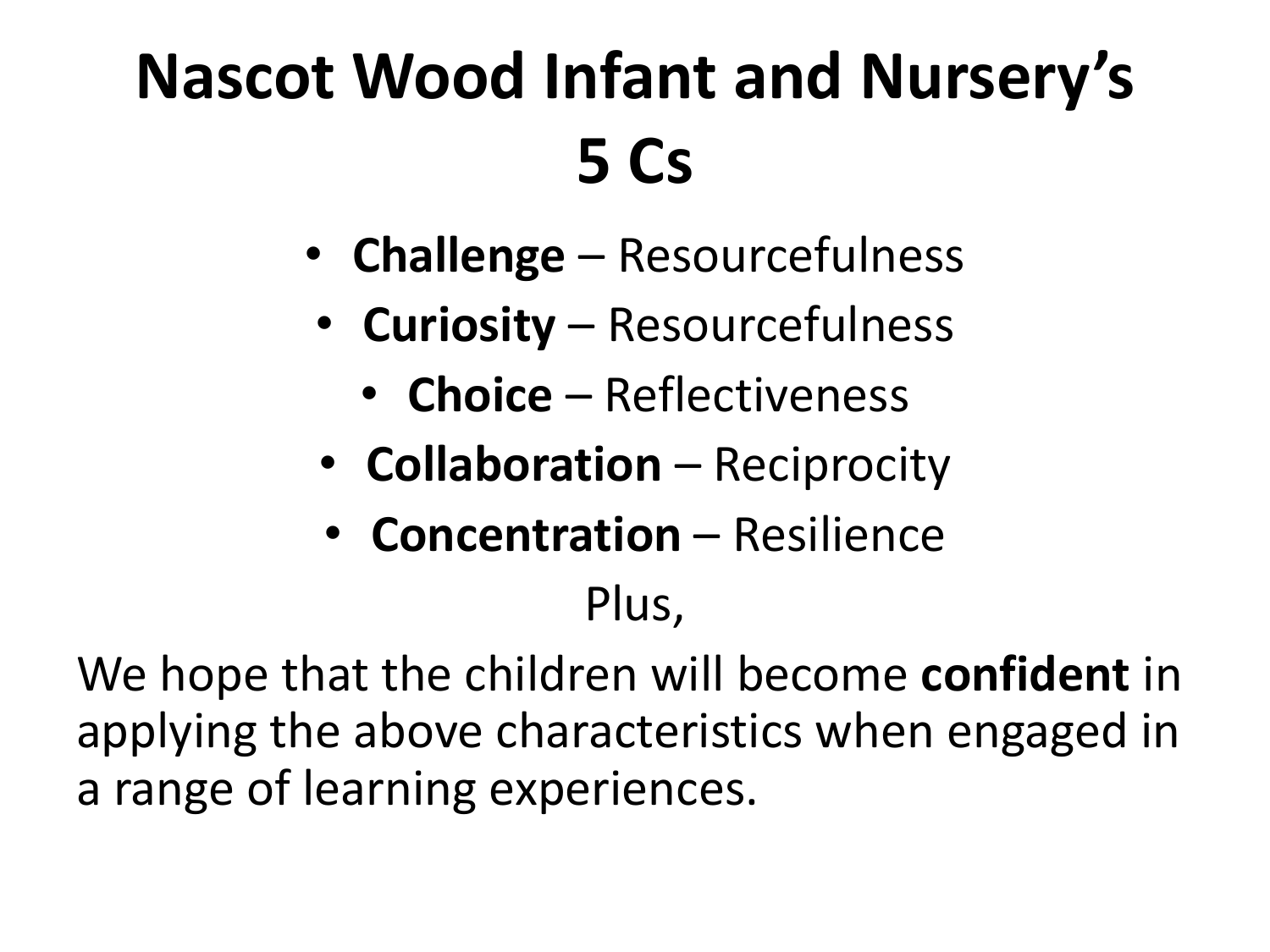Having had so much success with Percy, the Persevering Penguin, we are adopting 6 mascots to go along side each of the characteristics.

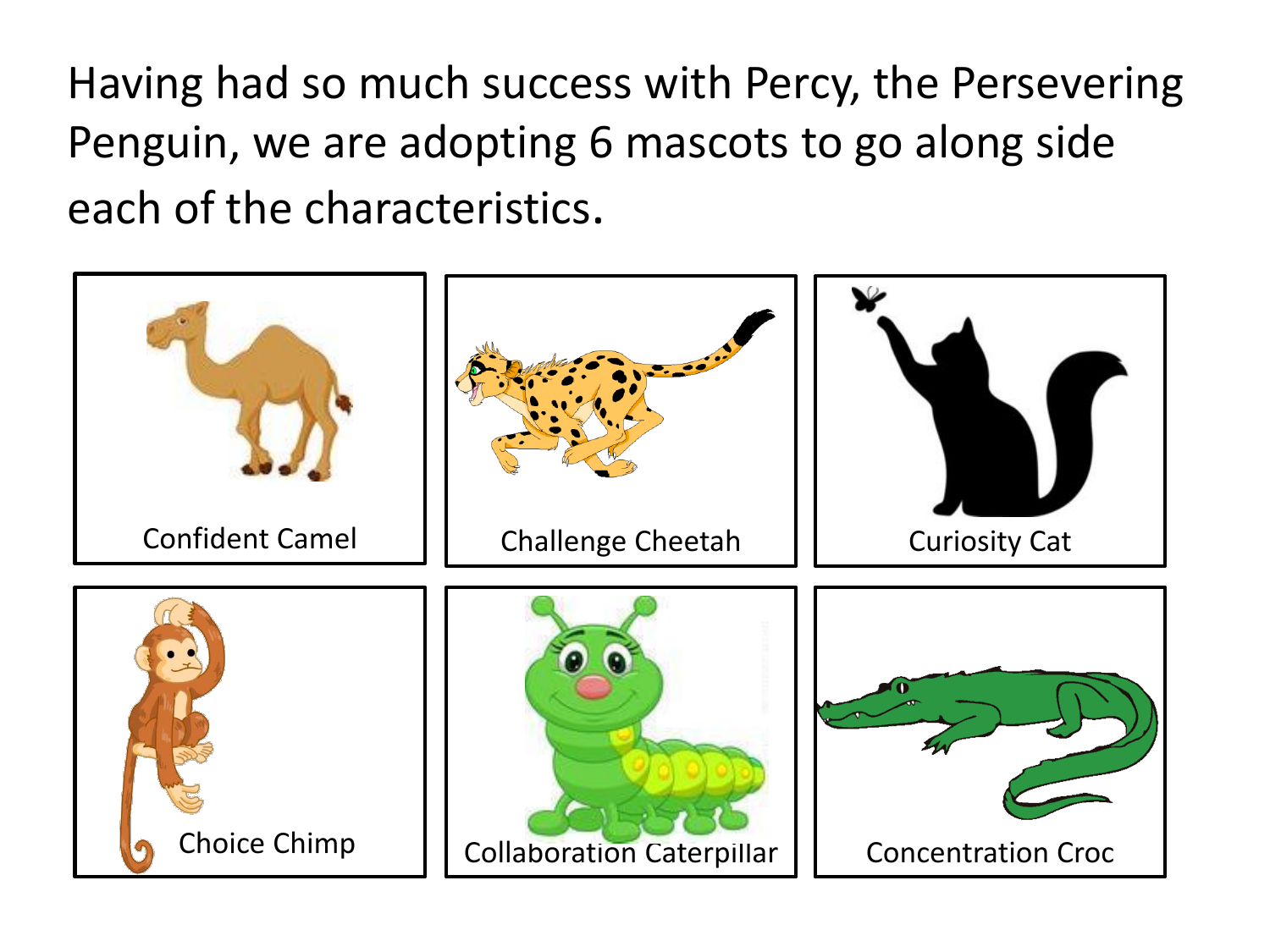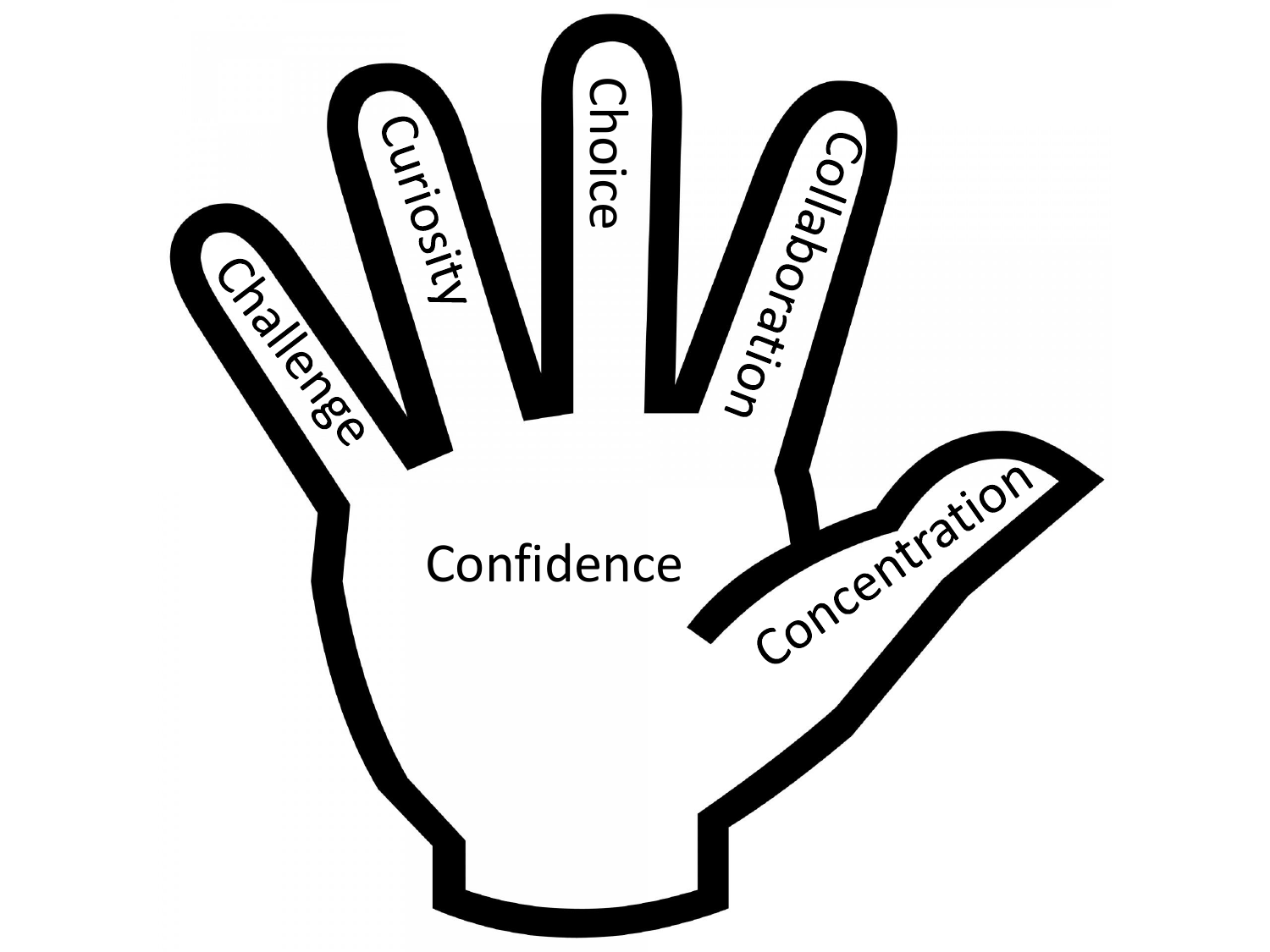#### Our next steps

- January 2017 Introduce Challenge Cheetah
- Links with priorities on our Development Plan
- Key Stories Linked to each of the Capacities/ Characteristics.
- Links with planning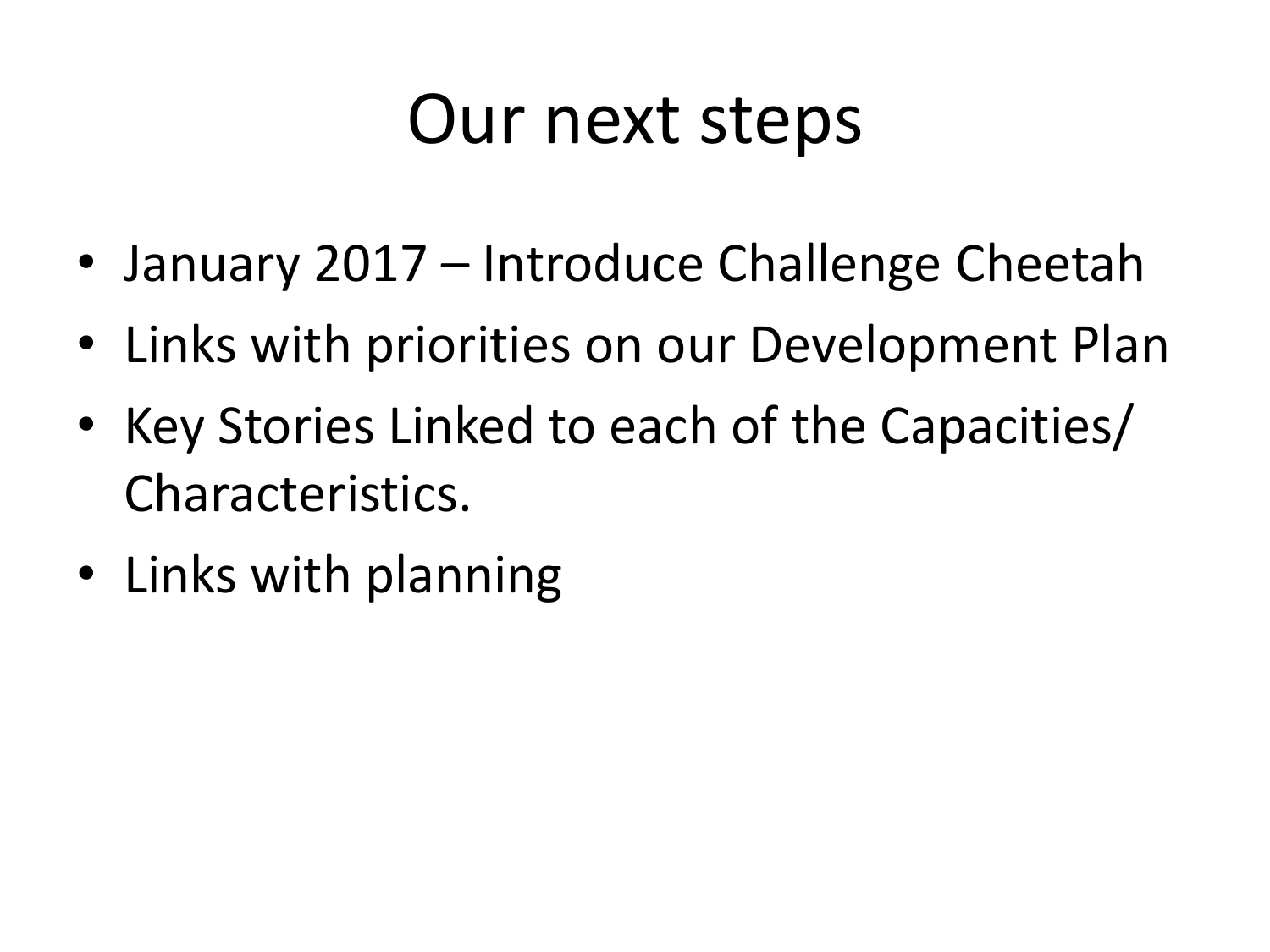# Challenge Cheetah



- Links with Stories:
- *Flight School – Lita Judge*

 *This story teaches the children:*

- *the importance of aiming high.*
- *the need to identify precise skills and to practise them in order to learn.*
- *the need to sometimes seek help from others and learn from others.*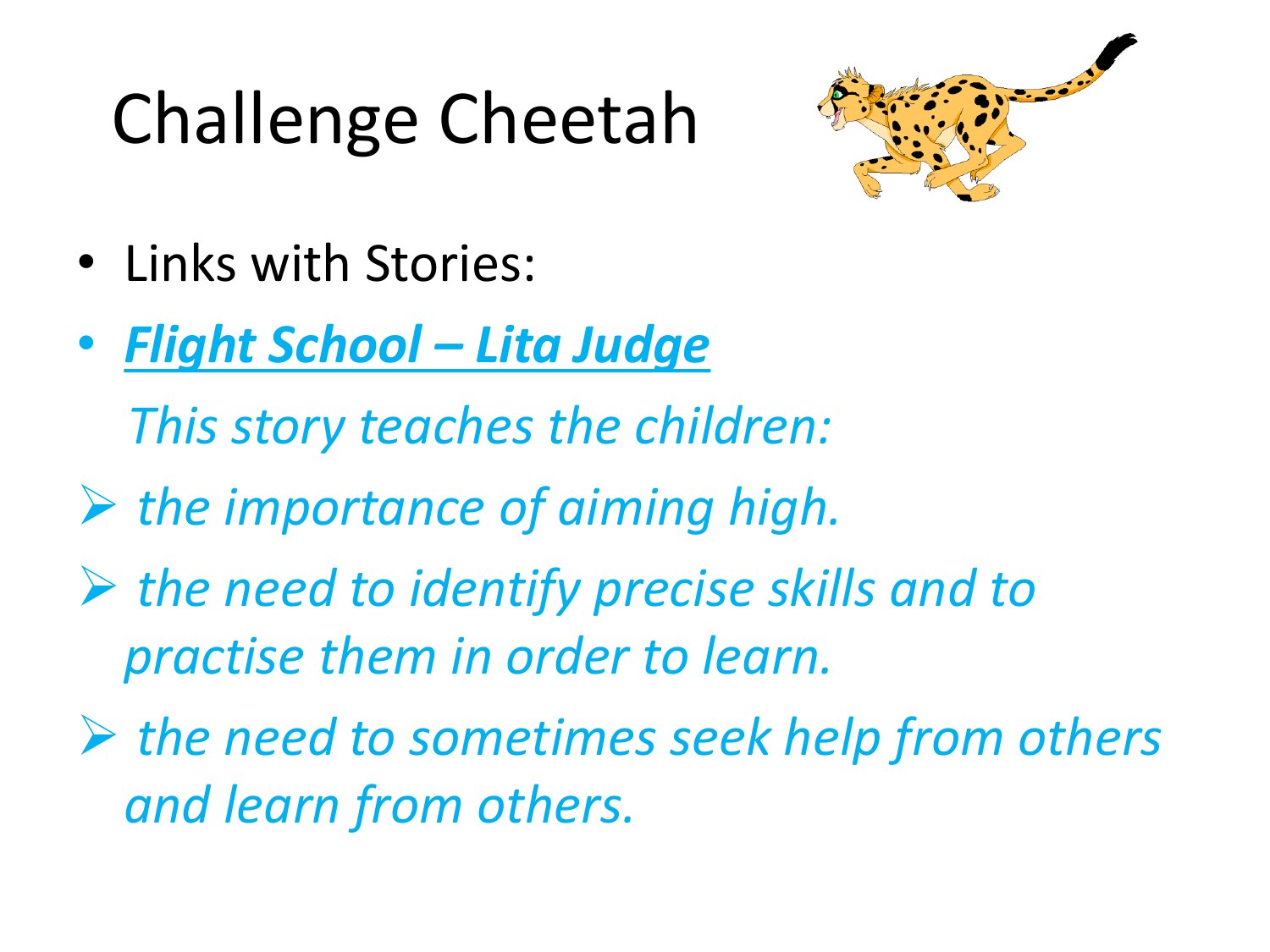# Challenge Cheetah



• *The Beautiful Oops – Barney Salzberg*

*The story teaches the children:*

- *it is ok to make mistakes*
- *We can use our mistakes to help to move on our learning.*
- *Giraffes Can't Dance – Giles Andreae*

*This story teaches the children:*

*Sometimes we have to think 'outside the box' to solve problems*